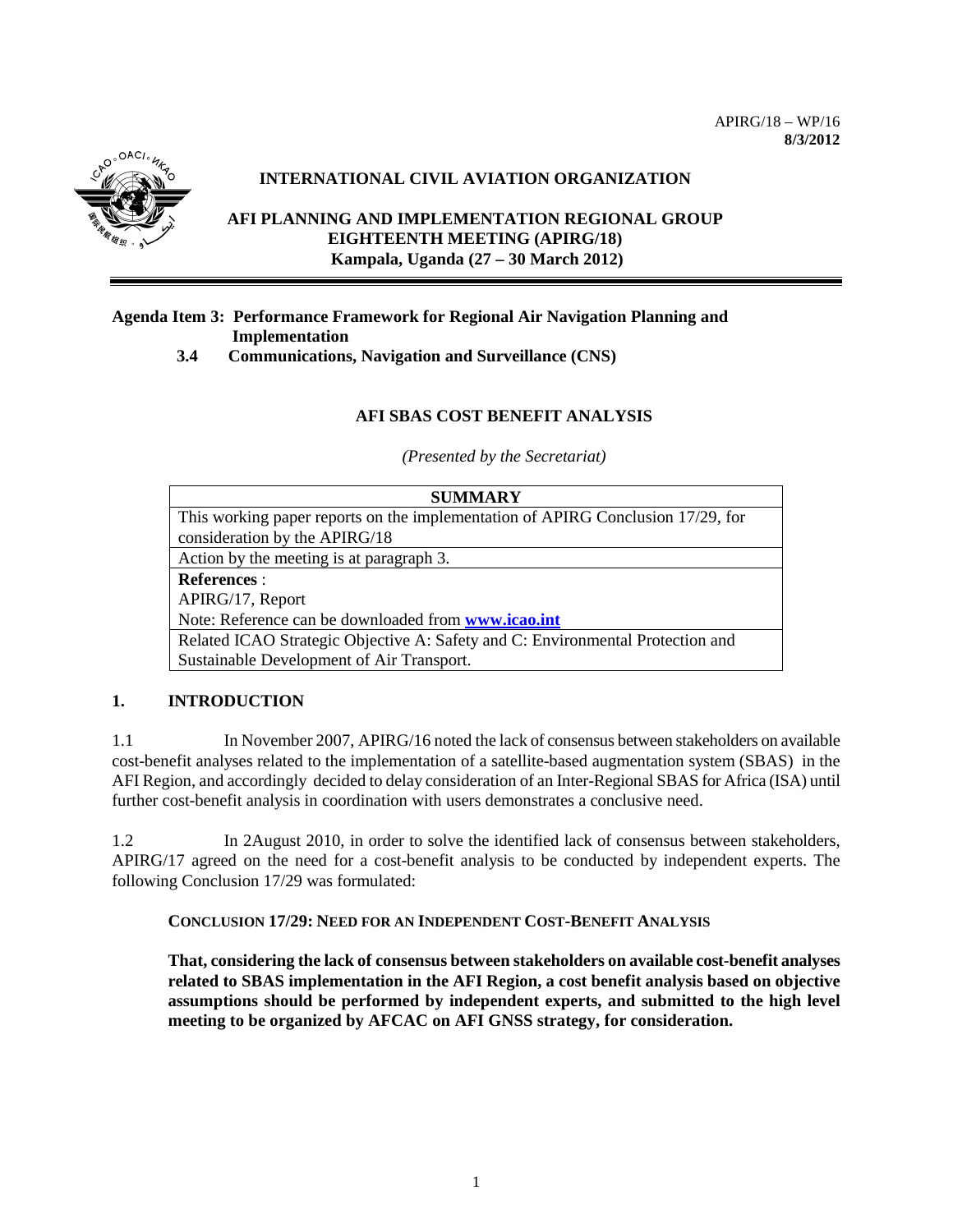#### **APIRG/18 – WP/16 8/3/2012**

1.3 This working paper provides a status report on follow up action taken on the above conclusion, the implementation of which is intended to assist States in making informed implementation decisions.

# **2. DISCUSSION**

2.1 AFCAC had informed APIRG/17 that the provision of SBAS over AFI was being considered in the framework of Africa-European Union Strategic Partnership. The extension of European Geostationary Navigation Overlay Service (EGNOS) to Africa was integrated in the African Union (AU)-European Union (EU) Joint Statement and Common Framework and Plan of Action on Cooperation in Aviation.

2.2 In October 2010, as a follow up to APIRG Conclusion 17/29, the Secretariat initiated coordination with AFCAC and developed the terms of reference for the conduct of the required SBAS costbenefit analysis. These terms of reference are provided in the **Appendix** to this working paper.

2.3 In July 2011, after noting that the CBA was yet to be completed, further consultation led to an agreement to complete the study through consultancy, with the assistance of the ICAO Technical Cooperation Bureau (TCB).

2.4. In January 2012, a technical and commercial offer was made available. However, a source of funding for the study is yet to be identified.

# **3. ACTION BY THE MEETING**

- 3.1 The meeting is invited to:
	- a) note the status of implementation of APIRG Conclusion 17/29 as presented in the **Appendix** to this working paper;
	- b) request ICAO, in coordination with AFCAC, to facilitate the search for funding to support the conduct of an independent cost-benefit analysis concerning the implementation of a satellitebased augmentation system (SBAS) in the AFI Region.

-END-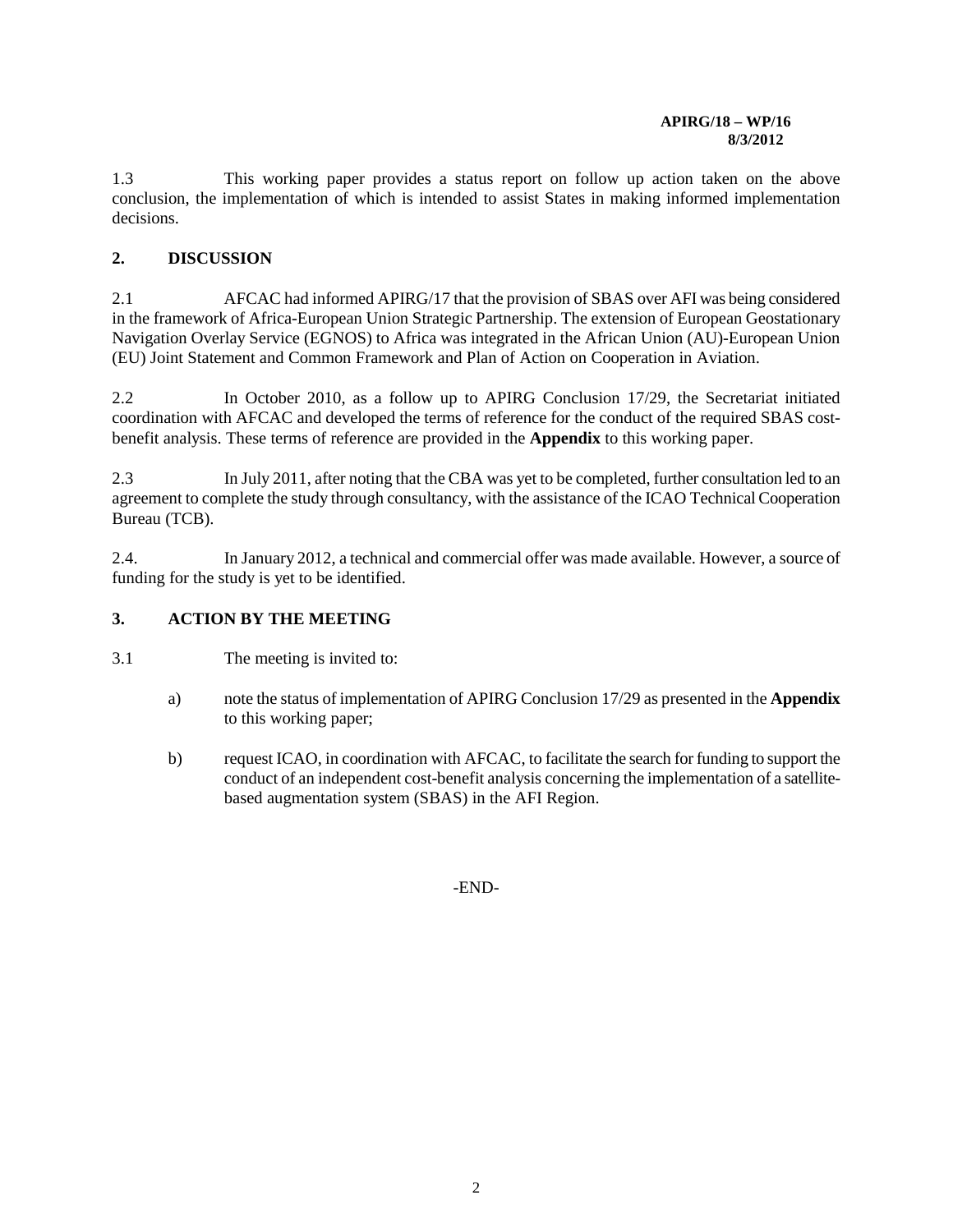#### **Appendix**

### **IMPLEMENTATION OF GLOBAL NAVIGATION SATELLITE SYSTEM (GNSS) SATELLITE-BASED AUGMENTATION SYSTEM (SBAS) IN AFRICA-INDIAN OCEAN (AFI) REGION**

### **COST-BENEFIT ANALYSIS - TERMS OF REFERENCE**

## **BACKGROUND**

1.1 The Seventh Africa-Indian Ocean Regional Air Navigation Meeting (AFI/7) (Abuja, Nigeria, 12-23 May 1997) agreed that the future navigation plan for the region would be based on the global navigation satellite system (GNSS) and recommended its implementation by States, based on a regional strategy to be developed by the AFI Planning and Implementation Regional Group (APIRG).

1.2 As a follow-up to AF/7 recommendation, the Twelfth Meeting of APIRG (APIRG/12, Tunis, Tunisia, 25-29 June 1999) developed a three-phased strategy for the introduction of GNSS in the Africa-Indian Ocean Region, which defines an evolutionary path for replacement of conventional ground-based navigational aids, ensuring that operational and other concerns such as positive cost-benefit are fully taken into account. It assumes availability of a GNSS meeting the specified parameters at every phase of deployment. The AFI GNSS strategy is updated from time to time by APIRG to reflect developments related to GNSS*.*

1.3 The strategy for the introduction of GNSS for aviation use includes augmented GNSS to support specific air navigation operations, including satellite-based augmentation systems (such as EGNOS).

### **Phase I of the AFI GNSS Strategy (up to 2012)**

1.4 Phase I of the strategy allows the use of basic GNSS (GNSS augmented with ABAS) from en-route down to non-precision approaches (NPA); and as a supplemental-means navigation system for TMA. Existing ground infrastructure remains intact. APIRG/16 Meeting (Rubavu, Rwanda, 25-29 November 2007), after noting that its implementation had not been completed properly and uniformly throughout the Region recommended a prolongation of this phase which has now been expanded up to 2012, in consistency with Phase I (Short-term) of the AFI Regional Performance-based navigation (PBN) Plan.

### **Phase II of the AFI GNSS Strategy (2013 – 2016)**

1.5 Phase II (Medium term, 2013 – 2016) of the strategy which is also aligned with Phase II of the PBN Regional Plan, is expected to allow for:

- a) Sufficient capability to meet en-route navigation requirements everywhere in the AFI Region. GNSS will continue to be used as a principal en-route navigational aid. The same principle will be characterized by a clearly planned transition for the use of GNSS as the sole means for en-route navigation. Navigational aids will accordingly not be replaced, subject to consultation with the users.
- b) Sufficient capability to meet TMA navigation requirements everywhere in the AFI region. GNSS is approved as the sole-means for TMAs, taking into account technical and legal developments, and institutional aspects.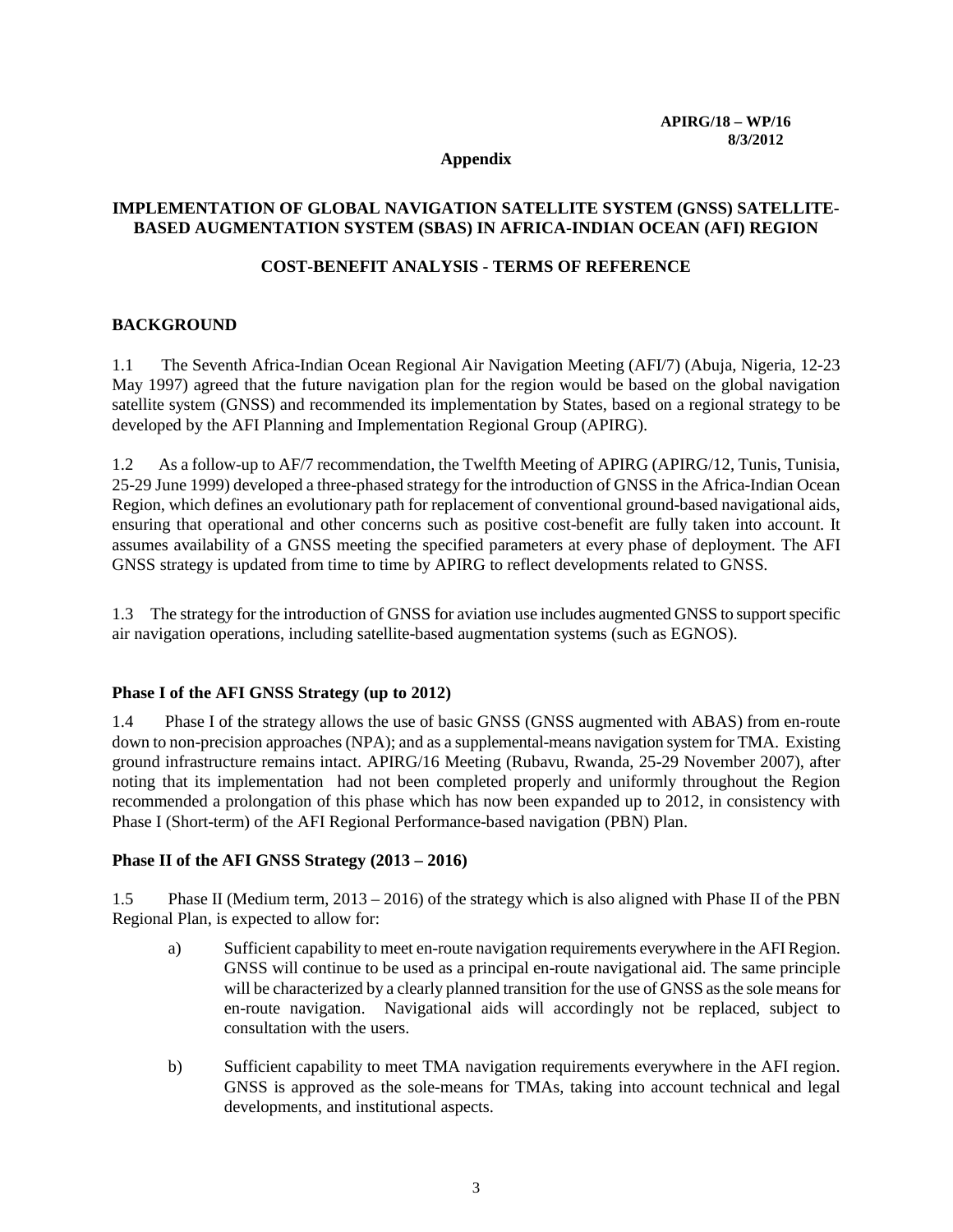c) Capability for approach with vertical guidance (APVI) in the whole AFI Region.

# **NEED FOR THE PROJECT**

1.6 The Seventeenth Meeting of APIRG (APIRG/17) which was held in Ouagadougou, Burkina Faso from 2 to 6 August 2010, reviewed a proposed updated AFI Strategy developed by the Communications, Navigation and Surveillance (CNS) Subgroup, and was informed by AFCAC that the provision of SBAS over the AFI Region was being considered in the frame work of Africa-European Union strategic partnership, and that the implementation plan would be discussed at an African – European Union Summit scheduled in November 2010.

1.7 APIRG/17 specifically agreed on the need to organize a high-level meeting on AFI GNSS Strategy under the aegis of AFCAC, in close coordination with ICAO and other relevant stakeholders (Conclusion 17//28). Considering that all available cost-benefits analyses (CBAs) related to SBAS implementation in the AFI Region had been carried out by the system vendor, as well as IATA position on SBAS and the lack of consensus between stakeholders on these cost-benefit analyses , APIRG/17 also recommended an independent cost benefit analysis based on realistic and objective assumptions (Conclusion 17/29).

# **SCOPE OF THE PROJECT**

## **Identification of benefits and costs**

1.8 A project such as SBAS implementation in the ICAO AFI Region requires a methodology that reflects the related public and industry benefits and costs. The cost-benefit analysis (CBA) of the project should identify the investment option that best conforms to the economic goal of maximizing net societal benefits. This obviously goes well beyond a financial evaluation that focuses on the project's financial accounts and cash flows. While the financial evaluation would look at the financial cash flows and required user charges associated with the investment, the CBA should consider the benefits to and costs for all parties concerned.

# **System configuration (SBAS)**

1.9 The various AFI SBAS implementation options should be listed and each option described with a clear identification of the system components and their functionalities.

### **Fleet evolution**

1.10 The CBA should determine the current fleet operating in the AFI Region, including all aircraft registered in AFI States and those that are not registered in AFI States but utilize AFI airspace, which are engaged in domestic, regional and international operations, the current status of aircraft equipage with respect to SBAS. Operators' plans to increase their fleets and to acquire SBAS receivers should also be investigated.

### **Traffic data and forecast**

1.11 As recommended by APIRG, the analyses should use AFI Traffic Forecast Group data as updated from time to time. ICAO Doc 9879 contains AFI Regional Traffic Forecasts for 2004–2020 (ICAO Doc 9879).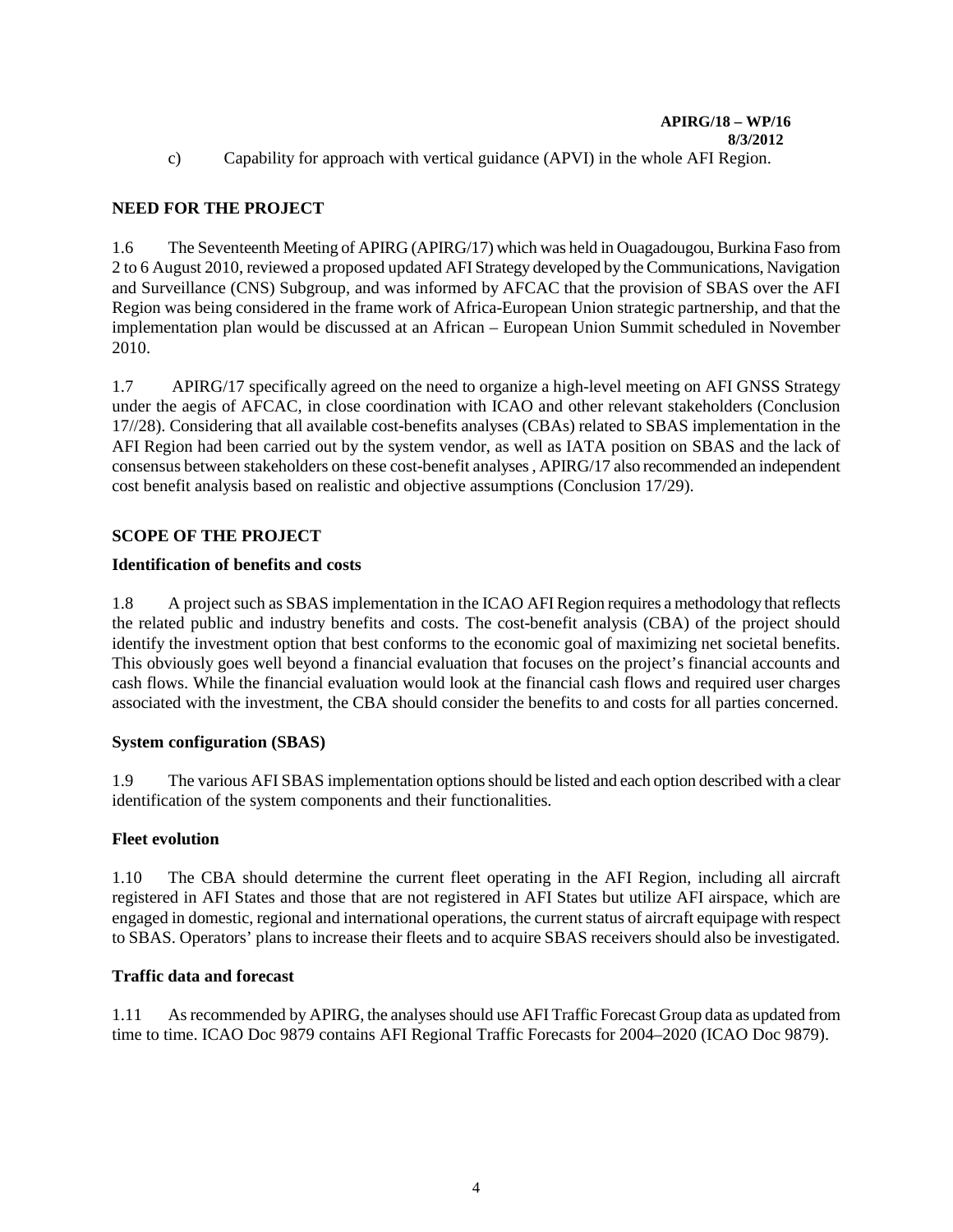#### **Airspace users**

1.12 The costs and benefits should include those that will accrue to air carriers from fuel savings and to passengers from time savings. The following should be considered, among other relevant issues:

### **1. Situation with and without project (impact)**

- a) Current situation
- b) Situation if SBAS were implemented

#### **2. Technical and operational aspects**

a) Demand assessment in time (Historical data and forecasts.)

#### **3. Investment**

a) Costs: Avionics equipment, supplies, planning, maintenance, pilot training, user charges.

b) Benefits foreseen with SBAS: economy during flight hours, expenses avoided other benefits.

#### **Air navigation service providers (ANSPs)**

1.13 There are also potential productivity gains for the providers of the air navigation services which must be taken into consideration. The following should be considered, among other relevant issues:

### **1. Situation with and without project (Impact)**

- a) Current situation.
- b) Situation if SBAS were implemented.

#### **2. Technical and operational aspects**

a) Demand assessment in time (Historical data and forecasts).

b) Implementation phases of the project and time required for each phase (study, coordination, quotation of equipment, obtaining of resources, acquisition, procedure development, personnel training, acquisition, facilities, installation, operation, trials, as applicable).

c) Time required for the system operation.

d) Requirements of the system in the short/mid and long terms.

### **3. Investment**

a) Value of acquisition of equipment, with breakdown of each one of the system components.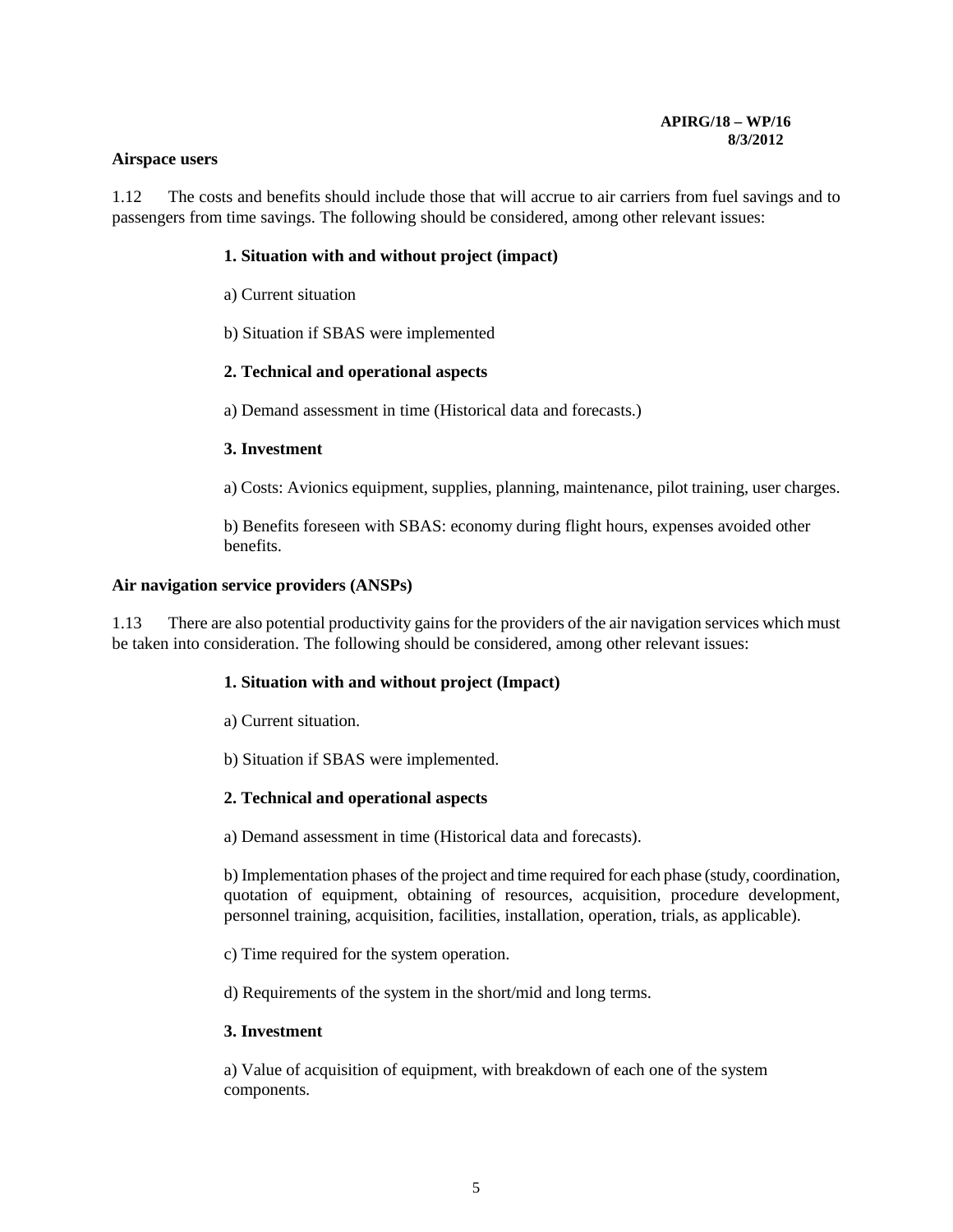b) Useful life of each component

c) Value of intangible assets of the project (software, data entry information to feed the system), feasibility studies, technical-operational training, and trials.

d) Physical valued infrastructure (if available)

e) Other investments

#### **4. Annual expenses**

a) Professional, technical and administrative personnel required.

b) Operations expenses, including maintenance

#### **Safety benefits**

1.14 The measurement of safety benefits requires an analysis of the safety risks, which are a composite measure of the probability and the severity of an adverse occurrence. The CBA should take into consideration the consequences of such occurrences determined by a risk analysis and attribute a specific monetary value to them. Where the project cannot be justified by consideration of the non-safety benefits, it may still be necessary to consider whether the project will lead to an improvement in the level of safety.

#### **Social benefits**

1.15 Considering the wider social effects, the analyses should take into account the negative effects like increased traffic and noise experienced by individuals living or working in the vicinity of some airports.

### **Environmental benefits**

1.16 The impact on the environment is an important factor in many large transportation projects. Whether considered as a cost or as a negative benefit (environmental effects are often unintended and typically negative), these effects are difficult to measure in a precise way. Nevertheless, it is important that they be identified and carefully evaluated. Extensive research has been carried out in the quantification of environmental effects/impact.

#### **Outcome of the project**

1.17 Once all of the benefits and costs have been identified and forecast, in order to determine if the project is cost-beneficial, or to assess which option yields the greatest net benefits, the net cash stream of benefits and costs is discounted to today's value to produce a single net present value (NPV), i.e. the discounted value of benefits from the investment less the discounted value of expected costs. A positive NPV indicates that the investment is worthwhile. The preferred option, from an economic perspective, should be the one with the highest NPV.

1.18 Benefits and costs do not necessarily follow the same distribution of cash flows arising from a financial evaluation. In addition, benefits accruing to aviation users may be insufficient to cover the total cost of the project.